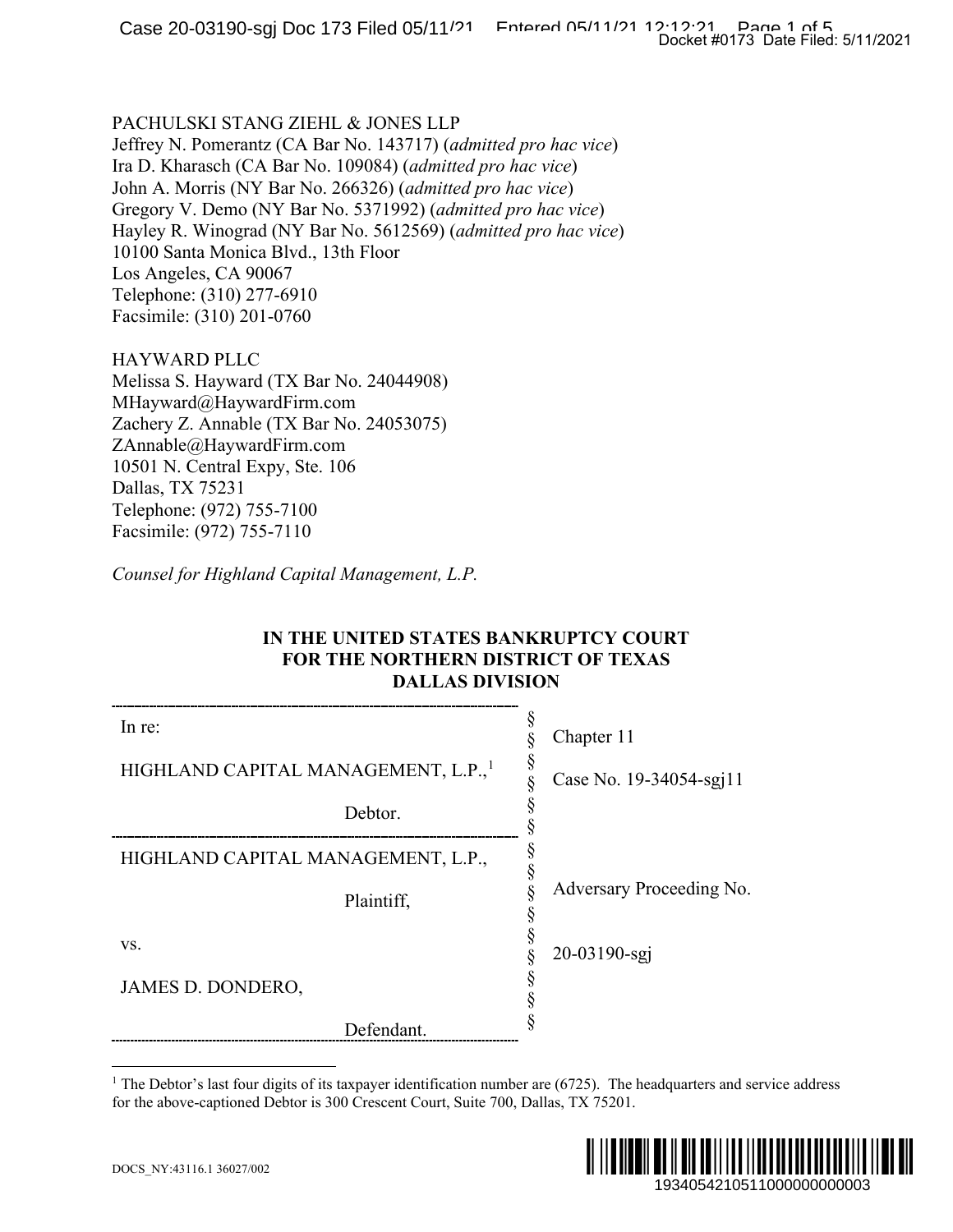# **NOTICE OF HEARING**

**PLEASE TAKE NOTICE** that the following matter is scheduled for hearing on **May 18, 2021 at 9:30 a.m. (Central Time), to be continued for up to a half day on May 19, 2021 at 9:30 a.m. (Central Time), if necessary** (the "Hearing"), in the above-captioned adversary proceeding:

1. Plaintiff's claim for permanent injunctive relief (the "Claim") set forth in *Plaintiff Highland Capital Management, L.P.'s Verified Original Complaint for Injunctive Relief* [Adv. Proc. Dkt. No. 1].

The Hearing on the Claim will be held via WebEx videoconference before The Honorable

Stacey G. C. Jernigan, United States Bankruptcy Judge. The WebEx video participation/attendance

link for the Hearing is: [https://us-courts.webex.com/meet/jerniga.](https://us-courts.webex.com/meet/jerniga)

A copy of the WebEx Hearing Instructions for the Hearing is attached hereto as **Exhibit A**; alternatively, the WebEx Hearing Instructions for the Hearing may be obtained from Judge Jernigan's hearing/calendar site at: [https://www.txnb.uscourts.gov/judges-info/hearing-dates/judge](https://www.txnb.uscourts.gov/judges-info/hearing-dates/judge-jernigans-hearing-dates)[jernigans-hearing-dates.](https://www.txnb.uscourts.gov/judges-info/hearing-dates/judge-jernigans-hearing-dates)

[*Remainder of Page Intentionally Left Blank*]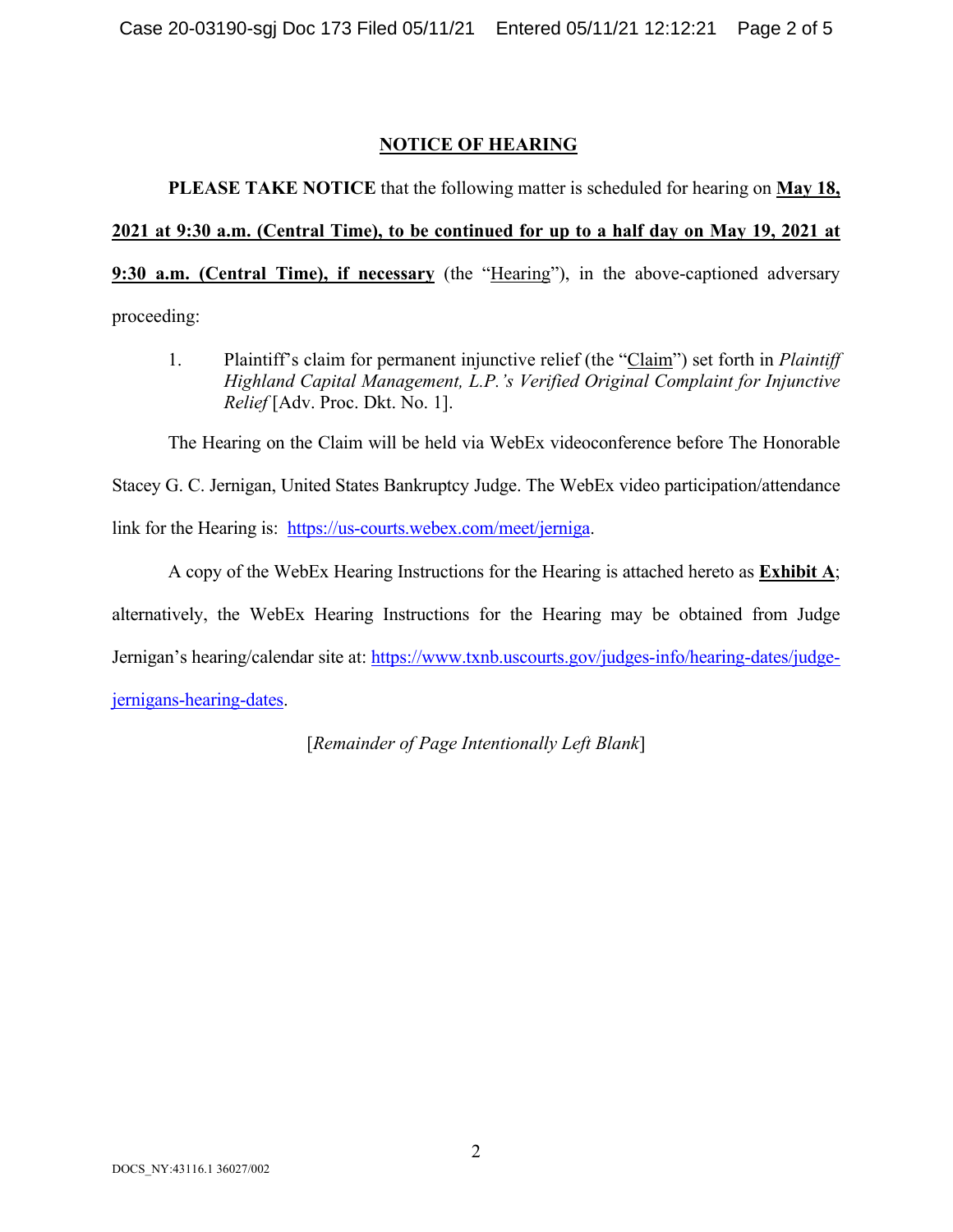### Dated: May 11, 2021. **PACHULSKI STANG ZIEHL & JONES LLP**

Jeffrey N. Pomerantz (CA Bar No. 143717) Ira D. Kharasch (CA Bar No. 109084) John A. Morris (NY Bar No. 266326) Gregory V. Demo (NY Bar No. 5371992) Hayley R. Winograd (NY Bar No. 5612569) 10100 Santa Monica Blvd., 13th Floor Los Angeles, CA 90067 Telephone: (310) 277-6910 Facsimile: (310) 201-0760 Email: jpomerantz@pszjlaw.com ikharasch@pszjlaw.com jmorris@pszjlaw.com  $g$ demo@pszjlaw.com

-and-

## **HAYWARD PLLC**

*/s/ Zachery Z. Annable* Melissa S. Hayward Texas Bar No. 24044908 MHayward@HaywardFirm.com Zachery Z. Annable Texas Bar No. 24053075 ZAnnable@HaywardFirm.com 10501 N. Central Expy, Ste. 106 Dallas, Texas 75231 Tel: (972) 755-7100 Fax: (972) 755-7110

*Counsel for Highland Capital Management, L.P.*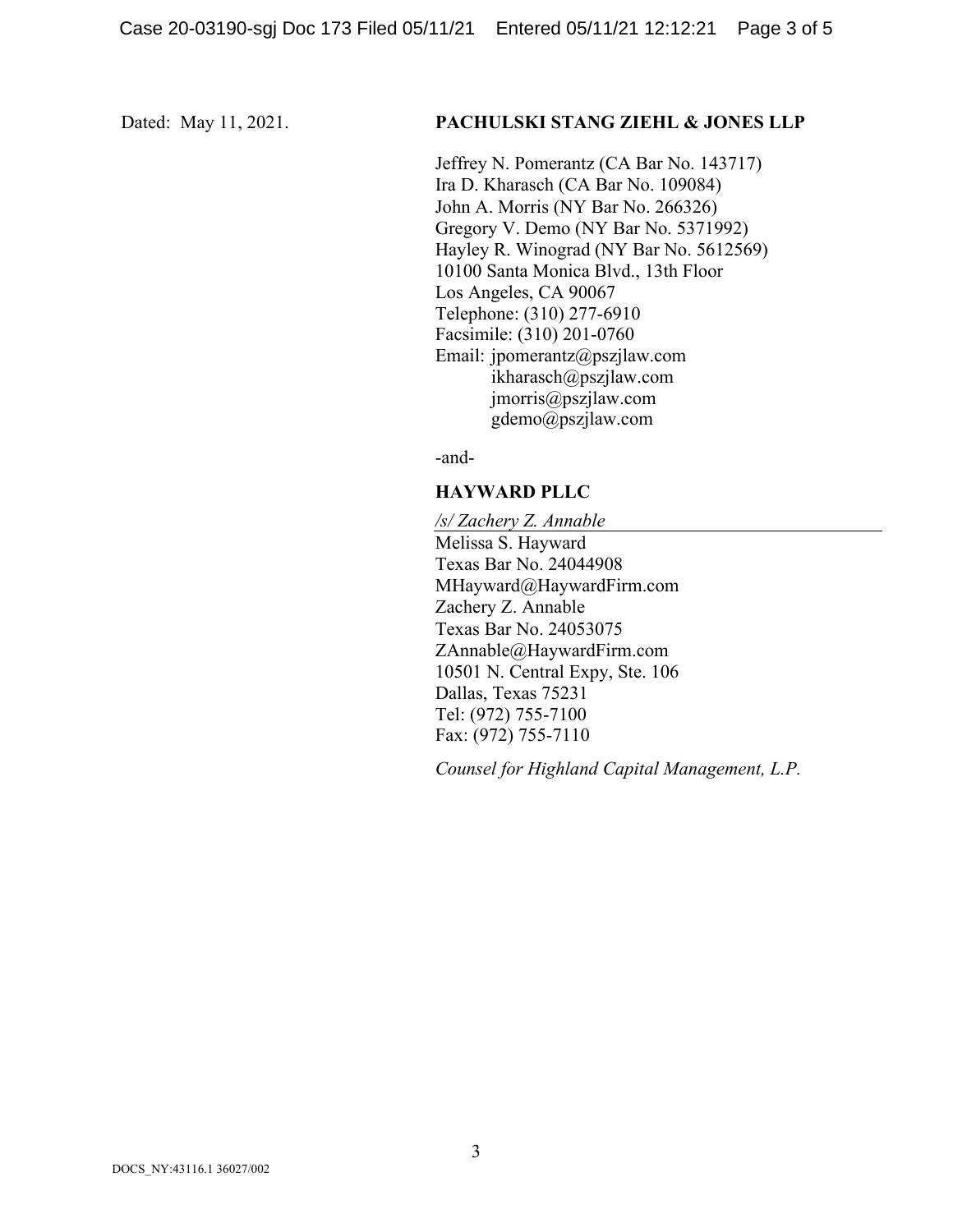# **EXHIBIT A**